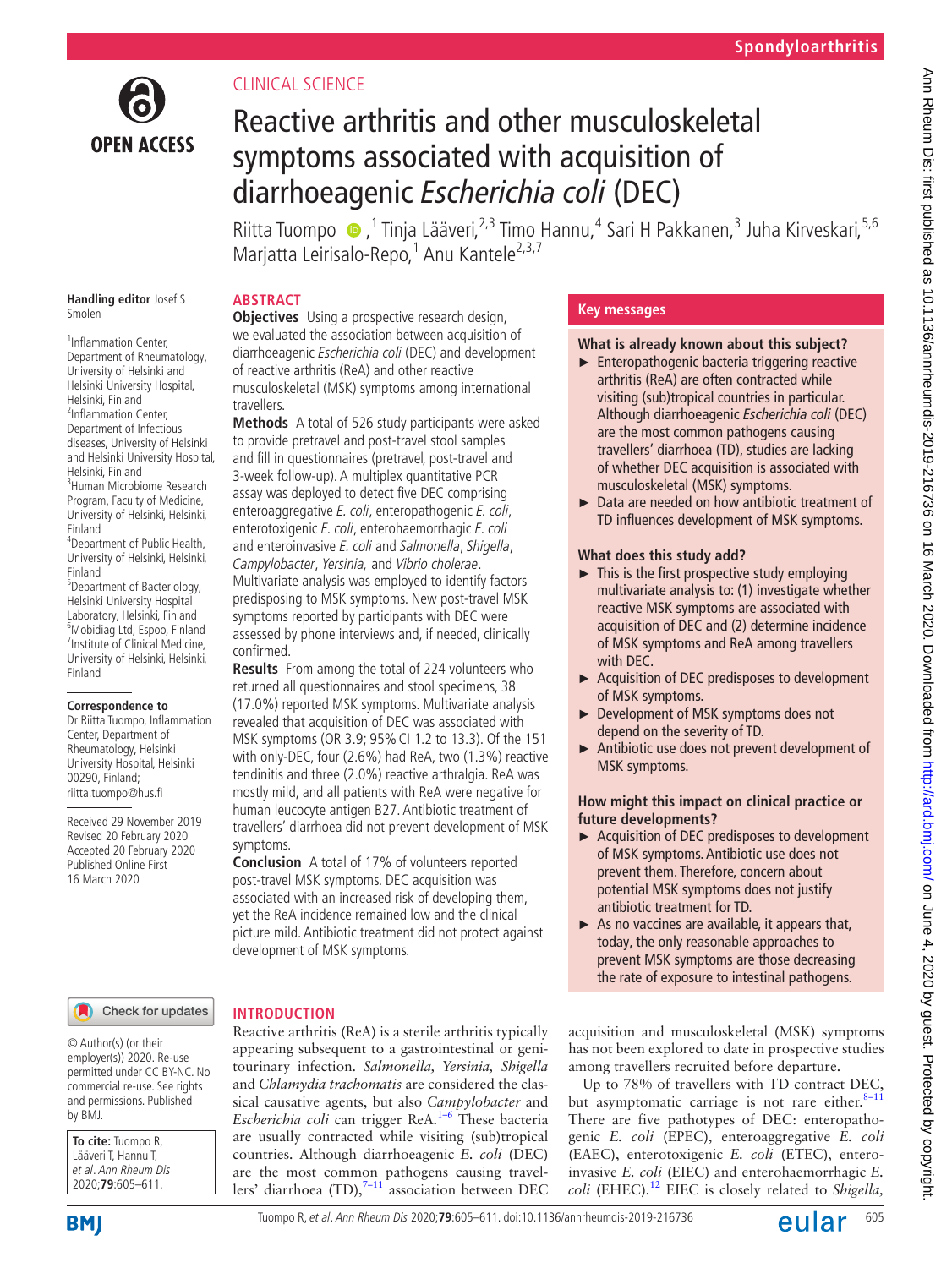indistinguishable from it by quantitative PCR (qPCR). While it is well known that *Shigella* triggers ReA,<sup>13</sup> the various DEC require more research.

In ankylosing spondylitis (AS), both microscopic intestinal inflammation<sup>[14](#page-5-5)</sup> and increased IgA levels against *E. coli*<sup>[15 16](#page-5-6)</sup> have been described. AS and ReA both belong to spondylarthritides and may have similar aetiological and pathogenetic mechanisms.[17](#page-6-0) In animal experiments, immunisation with *E. coli* O:14 and its lipopolysaccharide (LPS) has induced chronic arthritis, with LPS and interleukin 1 detected in synovial and pannus cells in arthritic joints.[18](#page-6-1) Furthermore, a higher frequency of *E. coli*-reactive Th1 cells have been found in synovial fluid among patients with AS than those with rheumatoid arthritis, suggesting involvement of mucosal antigens in the pathogenesis of AS.<sup>19</sup>

Routine diagnostics of TD previously only covered *Salmonella, Shigella, Campylobacter* and *Yersinia*; EHEC 0157 and *Clostridium difficile* were analysed on request. Consequently, DEC, the most common TD pathogens, often remained unrecognised.[20](#page-6-3) Recently, however, multiplex qPCR methods covering a large variety of TD pathogens have revolutionised the diagnostics.<sup>9 11 20 21</sup> EPEC, EAEC and ETEC are the three most common TD pathogens worldwide, while *Campylobacter* ranks as major pathogen only among travellers to Southeast Asia; *Salmonella* and *Shigella* are less frequent.[7 11 21 22](#page-5-1)

Some studies have described ReA triggered by *E. coli* following urinary tract<sup>3 23 24</sup> and gastrointestinal infections.<sup>4–6 25</sup> However, the studies are few, their participants were not recruited prospectively before travel, controls with no pathogen findings were not included and the various DEC (particularly EAEC) were mostly not covered.

The first part of our bipartite traveller study examined the rate of MSK symptoms, seeking to identify travel-related factors predisposing to/preventing them in a prospective study design encompassing all the various DEC. The second part investigated the incidence and clinical picture of ReA.

# **Methods**

## **Study design and patient involvement**

This research was conducted parallel to a larger prospective investigation of the aetiology and clinical features of  $TD<sup>11 20 21</sup>$  $TD<sup>11 20 21</sup>$  $TD<sup>11 20 21</sup>$ The current study is the first to present data on its rheumatological findings. The subjects were recruited at their pretravel visits to the Travel Clinic of Aava Medical Centre, Helsinki, between March 2009 and February 2010. The volunteers were asked to provide pretravel and post-travel stool samples and to complete three questionnaires (pretravel, post-travel and 3-week follow-up). The questionnaires collected information on travel characteristics, symptoms (eg, TD and MSK) and medications (antibiotics, antidiarrhoeals and so on). We have published a detailed description of the questionnaires and data on behaviour and symptoms.<sup>2</sup>

Stool samples were analysed with a qPCR for nine bacterial pathogens: *Salmonella, Yersinia, Campylobacter, Vibrio chol*erae, Shigella/EIEC, EHEC, ETEC, EAEC and EPEC.<sup>20</sup> The findings were categorised into four groups: (1) no pathogens, (2) only-DEC (no other pathogens but EPEC, EAEC, ETEC or EHEC), (3) only non-DEC (no DEC but *Shigella/*EIEC*, Salmonella, Campylobacter, Yersinia* or *V. cholerae*), and (4) DEC+non-DEC. To ensure that the only-DEC group would include no other pathogens, we categorised *Shigella/*EIEC (not distinguishable by qPCR) as non-DEC, *Shigella* a known risk factor of ReA.<sup>[13](#page-5-4)</sup> We report separately on the MSK symptoms of those with *Shigella/*EIEC.

The inclusion criteria comprised providing all three questionnaires and both pretravel and post-travel stool samples. For the first part, we included all such participants, and for the second part, those with only DEC in post-travel specimen and MSK symptoms in 3-week follow-up with questionnaires ([figure](#page-1-0) 1). If no other explanation for MSK symptoms was evident (eg, osteoarthritis and trauma), we contacted the volunteers by telephone for a comprehensive interview and, if needed, invited



<span id="page-1-0"></span>**Figure 1** Study flow chart. \*Subjects who returned questionnaire and stool sample before and after journey plus follow-up questionnaire. \*\*Osteoarthritis, similar symptoms before journey. DEC, diarrhoeagenic *Escherichia coli*; MSK, musculoskeletal; ReA, reactive arthritis; ReTe, reactive enthesitis and tendinitis; ReAlg, reactive arthralgia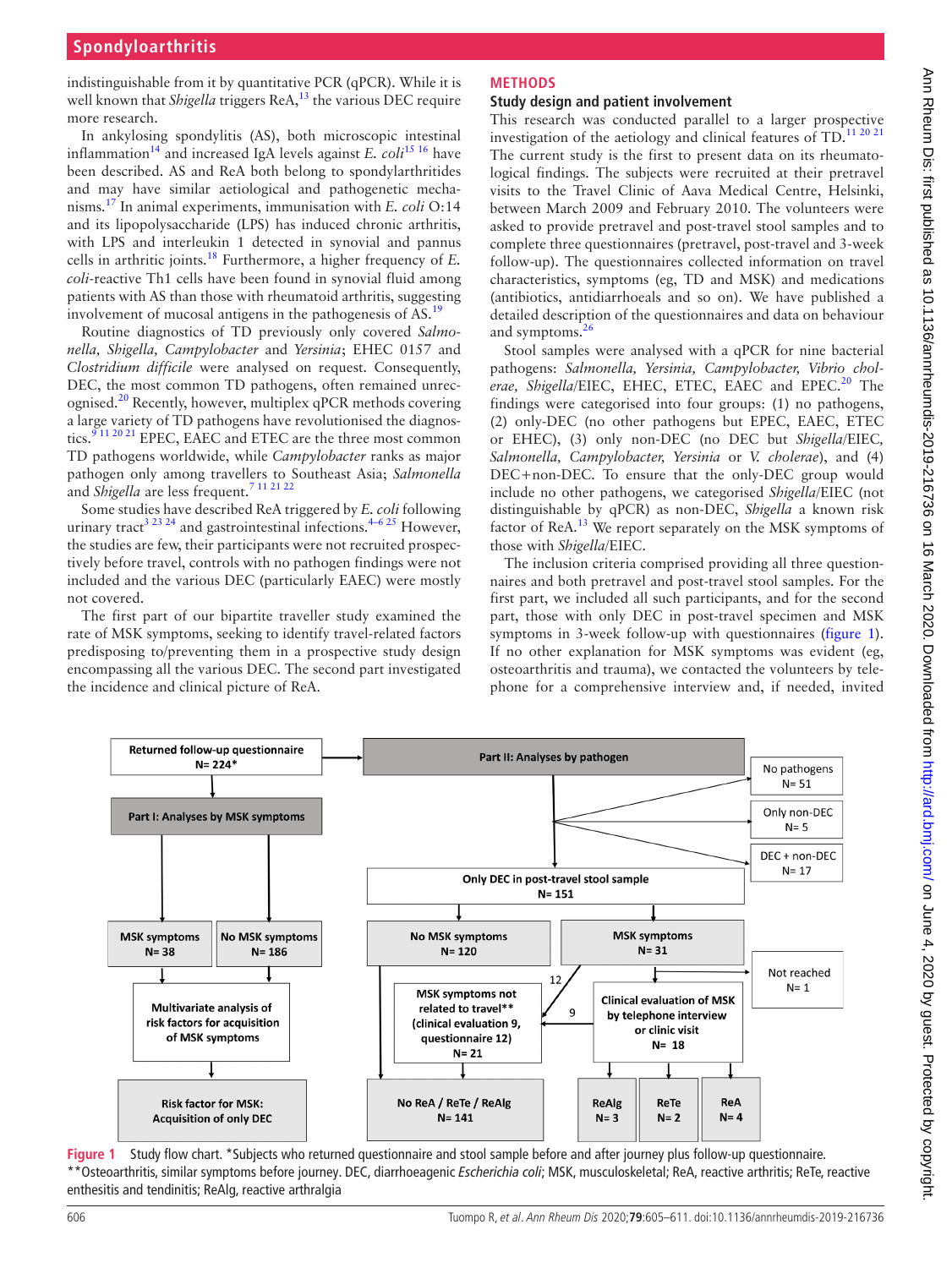them to visit a rheumatologist for clinical assessment. The phone interview covered their history of MSK diseases and a detailed account of MSK symptoms. Those requested for an appointment were subjected to clinical examination and analyses of human leucocyte antigen B27 (HLA-B27), rheumatoid factor (RF) and C reactive protein (CRP).

Written informed consent was obtained from all participants. The participants were not asked to assess the burden of the intervention and time required to participate in the research.

#### **Diagnostic criteria**

ReA was defined as the development of synovitis (swelling accompanied by pain and/or painful movement) in a previously asymptomatic joint within 2months after gastrointestinal symptoms. Inflammatory back pain (low back pain worsening at night) was also regarded as ReA.<sup>27</sup> Reactive tendinitis and enthesopathy (ReTe) were defined as tendinitis, heel or elbow pain, and limitation of joint movement without joint swelling, and reactive arthralgia (ReAlg) as pain in a previously asymptomatic joint not swollen and with a normal movement range. MSK symptoms among participants with previous rheumatological diagnosis were not defined as travel acquired.

TD was defined according to WHO criteria for diarrhoea.<sup>1128</sup> Mild TD was defined as 1–2, moderate TD as 3–5 and severe TD as 6 or more loose or liquid stools or diarrhoea accompanied by fever and/or bloody stools or requiring hospitalisation.<sup>[11](#page-5-10)</sup>

#### **Statistical analysis**

Data were analysed with SPSS software, V.22.0. Categorical variables were analysed by Pearson's  $\chi^2$  test, Fisher's exact test or binary logistic regression analysis when applicable. The following variables were subjected to multivariate analysis: gender, age as categorical variable, pathogen finding in post-travel stool sample (only-DEC, only non-DEC, DEC and non-DEC and no pathogens); severity of TD; and antibiotic use. Statistical significance was defined as  $p<0.05$  or 95% CIs ranging only either above or below 1.

## **Results**

The first part of this bipartite study concerns risk factors of posttravel MSK symptoms, while the second describes the nature and incidence of clinical findings among those with DEC as the only travel-acquired pathogens. Our travellers visited sub-Saharan Africa (48.2%); Southeast Asia (21.4%); South Asia (10.7%); South and Central America and the Caribbean (10.7%); Europe, North America or Australia (5.8%); North Africa and Middle East (2.7%); and East Asia (0.4%).

## **Pathogen findings among all 224 travellers**

Of the 526 subjects initially recruited, $21$  224 returned all three questionnaires and provided both stool samples. In pretravel specimens, the volunteers had few positive findings: six had (2.7%) EPEC, four (1.8%) EAEC and one (0.5%) *Campylobacter*. Only the participant with *Campylobacter* developed MSK symptoms. As for post-travel samples, 173 (77.2%) participants had at least one pathogen and 86 (38.5%) multiple types of pathogens: DEC was detected for 168 (75.0%); *Shigella*/EIEC for 3 (1.3%); *Salmonella* for 6 (2.7%); and *Campylobacter* for 13 (5.8%) [\(table](#page-2-0) 1). DEC were the only pathogens identified for 151 (67.4%), only non-DEC were detected for 5 (2.2%), DEC and non-DEC for 17 (7.6%) and no pathogens for 51 (22.8%). Among all of those with MSK and a DEC finding in post-travel <span id="page-2-0"></span>**Table 1** Pathogen findings in all 224 post-travel stool samples\* and for 38 participants reporting MSK symptoms in the follow-up questionnaire

|                             | Participants with<br>post-travel stool<br>findings N | <b>Participants reporting</b><br>post-travel MSK<br>symptoms among<br>participants with stool<br>findings indicated, N (%) |
|-----------------------------|------------------------------------------------------|----------------------------------------------------------------------------------------------------------------------------|
| Total                       | 224                                                  | 38 (17.0)                                                                                                                  |
| No pathogens                | 51                                                   | 4(7.8)                                                                                                                     |
| Any pathogen                | 173                                                  | 34 (19.7)                                                                                                                  |
| Multiple types of pathogens | 86                                                   | 18 (20.9)                                                                                                                  |
| <b>EPEC</b>                 | 99                                                   | 20(20.2)                                                                                                                   |
| ETEC                        | 45                                                   | 8(17.8)                                                                                                                    |
| EAEC                        | 104                                                  | 21(20.2)                                                                                                                   |
| EHEC                        | 20                                                   | 5(25.0)                                                                                                                    |
| Shigella/EIEC               | $\overline{3}$                                       | 1(33.3)                                                                                                                    |
| Salmonella                  | 6                                                    | 1(16.7)                                                                                                                    |
| Campylobacter               | 13                                                   | 1(7.7)                                                                                                                     |

\*Six (2.7%) pretravel stool samples were positive for EPEC, four (1.8%) for EAEC and one (0.5%) for *Campylobacter*; of these, solely a participant with *Campylobacter* in pretravel stools developed MSK. EAEC was found as the sole pathogen in the same individual's post-travel stools.

EPEC enteropathogenic *Escherichia coli*; EAEC, enteroaggregative *Escherichia coli*; EHEC, enterohaemorrhagic *Escherichia coli*; EIEC, enteroinvasive *Escherichia coli*; ETEC, enterotoxigenic *Escherichia coli*; MSK, musculoskeletal.

stools, the DEC were travel acquired (no DEC in pretravel stools).

## **Part one**

## Risk factors of post-travel MSK symptoms

Of all 224 participants, 38 (17.0%) reported MSK symptoms in the follow-up questionnaire (tables [1 and 2\)](#page-2-0). In total, 155 (69.2%) contracted TD during the journey and 24 (15.5%) treated it with antibiotics. Scrutinising the relation between MSK symptoms and TD, we found that 18.7% (29/155) of those with and 13.0% (9/69) of those without TD reported MSK symptoms (OR 1.5, 95%CI 0.7 to 3.4; p=0.297). A closer look at antibiotic use among those 109 with TD during travel and only DEC in stools showed MSK symptoms for 27.3% (3/11) of those taking antibiotics and 19.4% (19/98) of those not taking (OR 1.6; 95%CI 0.4 to 6.4, p=0.691).

In multivariate analysis, the findings of only-DEC were associated with MSK symptoms (aOR 3.9, 95%CI 1.2 to 13.3). By contrast, no association was observed for TD, severity of TD, antibiotic use, age or gender [\(table](#page-3-0) 2).

## **Part two**

## MSK symptoms among travellers with only-DEC

Of the 151 participants with only-DEC in post-travel stools, 31 (20.5%) reported MSK symptoms; one was not reached. Perusing the questionnaires, the symptoms of 12 participants were either considered unrelated to travel (eg, similar joint symptoms before journey) or ascribed to something else (eg, trauma and infection). Eighteen were interviewed by phone or invited for a clinic visit. Of these, nine had MSK symptoms related to some other disorder (eg, osteoarthritis). The joint symptoms of nine participants were considered newly acquired.

Three participants with *Shigella/*EIEC were not included in the only-DEC group, as described above. One reported MSK symptoms and was diagnosed with ReAlg in clinical examination.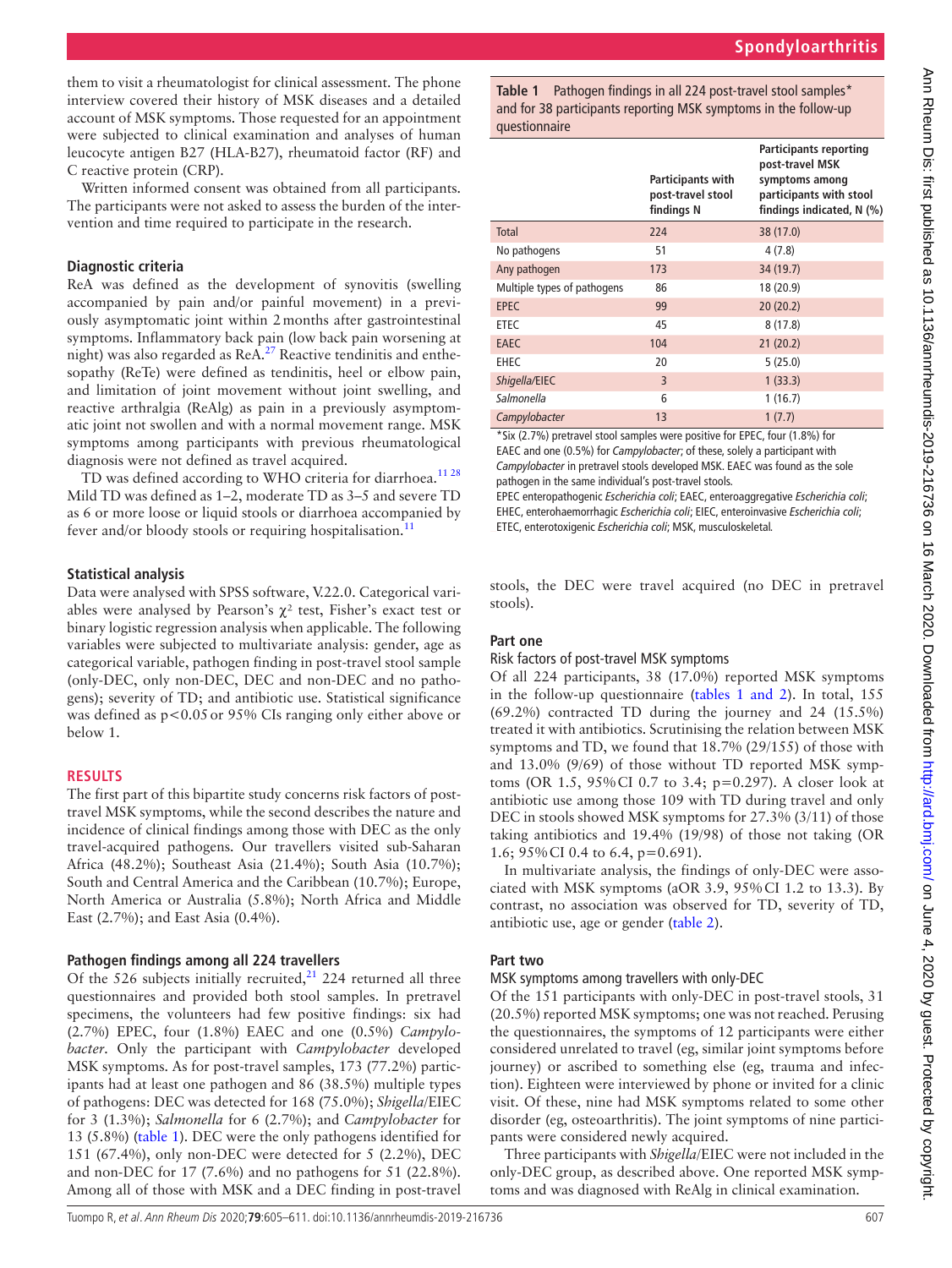<span id="page-3-0"></span>

| Risk factors of musculoskeletal (MSK) symptoms<br>Table 2 |                                                 |                               |                             |                              |                            |                                 |                             |
|-----------------------------------------------------------|-------------------------------------------------|-------------------------------|-----------------------------|------------------------------|----------------------------|---------------------------------|-----------------------------|
|                                                           | Total*                                          | $MSK + t$                     | $MSK -+$                    | <b>Univariate statistics</b> |                            | <b>Multivariable statistics</b> |                             |
|                                                           | $n$ (%)                                         | $n$ (%)                       | n (%)                       | P value                      | OR (95% CI)                | P value                         | aOR (95% CI)                |
| <b>Total</b>                                              | 224                                             | 38 (17.0)                     | 186 (83.0)                  |                              |                            |                                 |                             |
| Gender                                                    |                                                 |                               |                             |                              |                            |                                 |                             |
| Male                                                      | 83(37.1)                                        | 9(10.8)                       | 74 (89.2)                   | reference                    | 1.0                        | reference                       | 1.0                         |
| Female                                                    | 141 (62.9)                                      | 29(20.6)                      | 112 (79.4)                  | 0.061                        | 2.1 (1.0 to 4.8)           | 0.117                           | 2.0 (0.8 to 4.9)            |
| Age                                                       |                                                 |                               |                             |                              |                            |                                 |                             |
| Mean±SD range                                             | $39.5 + / - 16.7$<br>$(0 - 72)$                 | $48.1 + (-12.7)$<br>$(21-67)$ | $37.7 + 16.9$<br>$(0 - 72)$ |                              |                            |                                 |                             |
| Age group (years)                                         |                                                 |                               |                             |                              |                            |                                 |                             |
| $0 - 17$                                                  | 20(8.9)                                         | 0(0)                          | 20 (100)                    | n/a                          |                            | n/a                             |                             |
| $18 - 30$                                                 | 57(25.4)                                        | 5(8.8)                        | 52 (91.2)                   | 0.656                        | $0.7$ (0.1 to 3.8)         | 0.353                           | $0.4$ (0.1 to 2.6)          |
| $31 - 50$                                                 | 85 (37.9)                                       | 14(16.5)                      | 71 (83.5)                   | 0.691                        | $1.4$ (0.3 to 6.8)         | 0.897                           | 1.1 $(0.2 \text{ to } 5.9)$ |
| $51 - 64$                                                 | 46(20.5)                                        | 17(37.0)                      | 29(63.0)                    | 0.083                        | 4.1 (0.8 to 20.3)          | 0.131                           | 3.6 (0.7 to 19.0)           |
| Over <sub>65</sub>                                        | 16(7.1)                                         | 2(12.5)                       | 14 (87.5)                   | reference                    | 1.0                        | reference                       | 1.0                         |
| Pathogen finding                                          |                                                 |                               |                             |                              |                            |                                 |                             |
| Negative                                                  | 51(22.8)                                        | 4(7.8)                        | 47 (92.2)                   | reference                    | 1.0                        | reference                       | 1.0                         |
| Only-DEC                                                  | 151 (67.4)                                      | 31(20.5)                      | 120 (79.5)                  | 0.047                        | 3.0 (1.0 to 9.1)           | 0.030                           | 3.9 (1.1 to 13.2)           |
| Only non-DEC                                              | 5(2.2)                                          | 0(0)                          | 5(100)                      | n/a                          | n/a                        | n/a                             | n/a                         |
| DEC+non-DEC                                               | 17(7.6)                                         | 3(17.6)                       | 14 (82.4)                   | 0.085                        | 2.5 (0.5 to 12.6)          | 0.111                           | 4.5 (0.7 to 27.9)           |
| TD during travel                                          |                                                 |                               |                             |                              |                            |                                 |                             |
| No TD                                                     | 69 (30.8)                                       | 9(13.0)                       | 60 (87.9)                   | reference                    | 1.0                        | reference                       | 1.0                         |
| Mild TD                                                   | 53 (23.7)                                       | 9(17.0)                       | 44 (83.0)                   | 0.544                        | $1.4$ (0.5 to 3.7)         | 0.571                           | 1.4 $(0.5 \text{ to } 4.2)$ |
| Moderate TD                                               | 62(27.7)                                        | 14(22.6)                      | 48 (77.4)                   | 0.156                        | $1.9(0.8 \text{ to } 4.9)$ | 0.272                           | $1.8(0.6 \text{ to } 5.1)$  |
| Severe TD                                                 | 40 (17.9)                                       | 6(15.0)                       | 34 (85.0)                   | 0.775                        | 1.2 (0.4 to 3.6)           | 0.585                           | $1.4$ (0.4 to 5.3)          |
| Antibiotic use during travel#                             |                                                 |                               |                             |                              |                            |                                 |                             |
| No AB                                                     | 195 (87.1)                                      | 32 (16.4)                     | 163 (87.6)                  | reference                    | 1.0                        | reference                       | 1.0                         |
| AB for TD                                                 | 24(10.7)                                        | 5(20.8)                       | 19 (79.2)                   | 0.586                        | $1.3(0.5 \text{ to } 3.9)$ | 0.311                           | $2.0$ (0.5 to 7.1)          |
| AB other                                                  | 5(2.2)                                          | 1(20.0)                       | 4(80.0)                     | 0.831                        | 1.3 (0.1 to 11.8)          | 0.460                           | 2.5 (0.2 to 28.4)           |
|                                                           | *Doventones refer to proportion of rick fosters |                               |                             |                              |                            |                                 |                             |

Percentages refer to proportion of risk factors.

†Percentages refer to proportion of participants with and without MSK symptoms for each risk factor.

‡Antibiotic regimens: 18 fluoroquinolones, 4 macrolides, 2 third-generation cephalosporins, 3 unknown and 5 others.

AB, antibiotic; aOR, adjusted OR; DEC, diarrhoeagenic *Escherichia coli*; TD, travellers' diarrhoea.

## **Clinical evaluation of nine participants with newly acquired MSK symptoms and DEC as only pathogen**

Of the nine participants with reactive MSK symptoms, four met the criteria for ReA, two had ReTe and for the remaining three, ReAlg remained as diagnosis. The symptoms had appeared on average 21.5 (SD 23.5, range 0–56) days after TD. The mean duration of MSK symptoms was 82.8 days (SD 92.9, range  $2 - 300$ ).

The mean age was 47.7 years (SD 7.6, range 30–56). Six (66.7%) were women and two had a history of ReA (one had ReA and the other ReTe in this study). Eight (88.9%) reported TD during travel. None of the nine participants had contacted healthcare due to TD, nor taken antibiotics. One (11.1%) reported urogenital symptoms during travel; none reported extra-articular symptoms like uveitis or erythema nodosum.

Of the nine participants, seven (including all four with ReA) were evaluated at the rheumatology clinic on average 5.9 months (SD 2.0, range 4–8) after the onset of joint symptoms. The clinical picture was mostly mild. The affected joints of the four ReA patients were knees, shoulder, elbow, wrist, fingers and toes ([table](#page-3-1) 3). At the time of clinical examination, only one patient with ReA still had synovitis 8months after symptom onset and needed an intra-articular corticosteroid injection (left MTP I). Only one patient with ReA reported fever during diarrhoea, and three patients had had mild TD. Only one with ReTe was HLA-B27 positive, while all four with ReA were HLA-B27 negative.

The CRP values ranged between 3 mg/L and 6mg/L. RF was negative for all seven.

Seven of the nine (77.8%) participants with ReA/ReTe/ReAlg had EPEC in their post-travel stools [\(table](#page-4-0) 4). Two had multiple pathogens, one EPEC and EAEC and the other EPEC and ETEC.

<span id="page-3-1"></span>

| Table 3<br>Clinical picture of the four patients with reactive arthritis<br>(ReA) |                            |                  |                        |                           |  |  |
|-----------------------------------------------------------------------------------|----------------------------|------------------|------------------------|---------------------------|--|--|
|                                                                                   | <b>Patient 1</b>           | <b>Patient 2</b> | Patient 3              | Patient 4                 |  |  |
| Age, years                                                                        | 48                         | 47               | 50                     | 50                        |  |  |
| Gender (M/F)                                                                      | M                          | F                | F                      | F                         |  |  |
| Pathogen                                                                          | <b>EPEC</b><br><b>EAEC</b> | <b>EPEC</b>      | <b>EPEC</b>            | <b>EPEC</b>               |  |  |
| Affected joints                                                                   | Knees                      | Toe; finger      | Feet; knees;<br>elbows | Shoulder;<br>elbow; wrist |  |  |
| Joint swelling                                                                    |                            | $+$              |                        | $+$                       |  |  |
| Arthtralgia                                                                       | $^{+}$                     | $+$              | $^{+}$                 | $^{+}$                    |  |  |
| Low back pain                                                                     | $+$                        |                  | $+$                    |                           |  |  |
| HLA-B27 antigen                                                                   | ÷                          |                  |                        |                           |  |  |
| Duration of ReA<br>(months)                                                       | $\overline{\phantom{0}}$   | 10               | $\overline{3}$         | 1                         |  |  |

EAEC, enteroaggregative E.coli; EPEC, enteropathogenic Escherichia coli; F, female; M, male; ReA, reactive arthritis.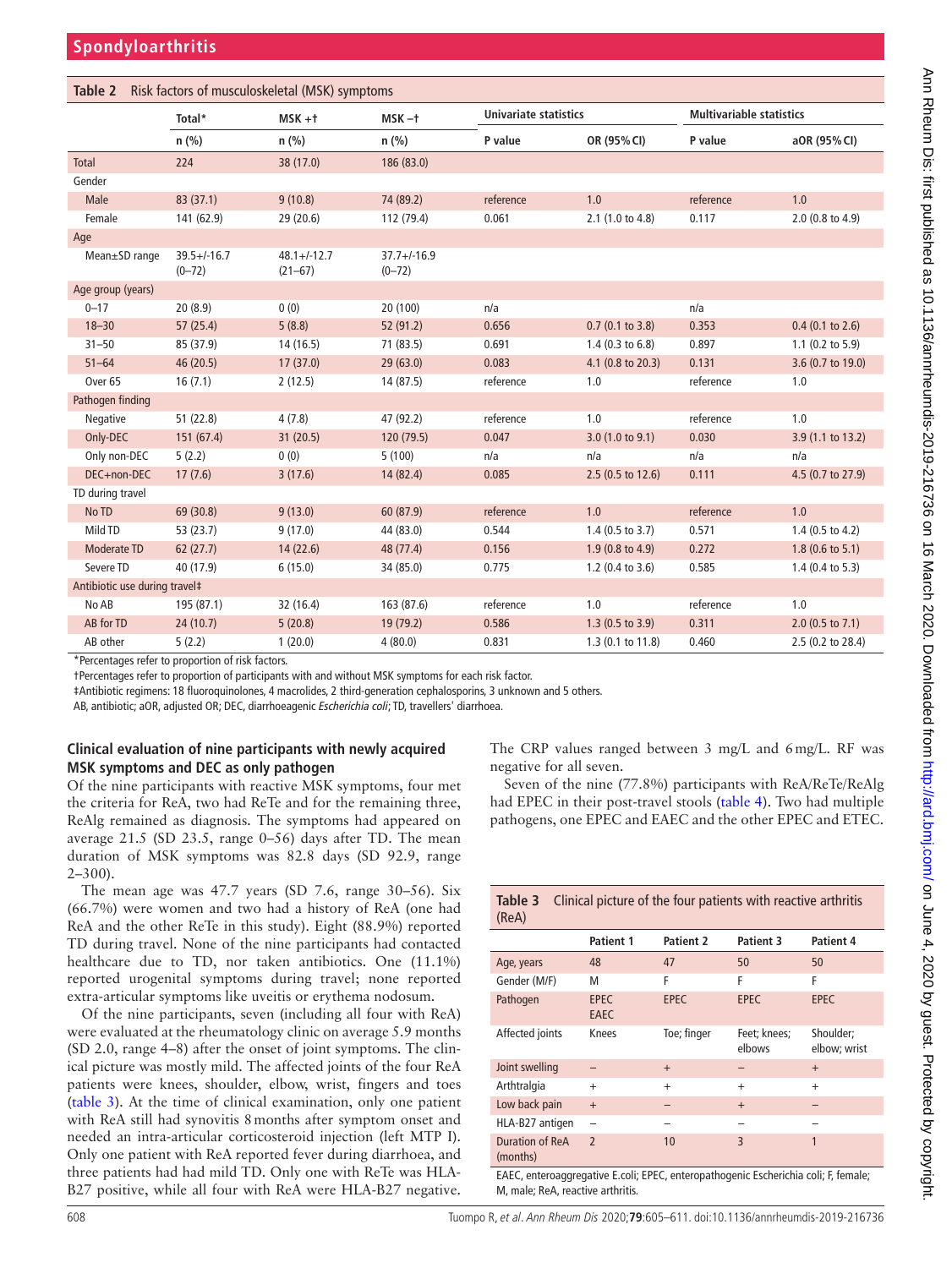<span id="page-4-0"></span>

| <b>Table 4</b> Distribution of bacterial pathogens among patients with |
|------------------------------------------------------------------------|
| reactive musculoskeletal symptoms $(n=9)$                              |

|             | $ReA n=4*$ | $ReTe$ n=2 | ReAlg n=3t |  |
|-------------|------------|------------|------------|--|
| <b>EPEC</b> |            |            |            |  |
| <b>ETEC</b> |            |            |            |  |
| EAEC        |            |            |            |  |
|             |            |            |            |  |

One patient with two pathogens (EPEC+EAEC). †One patient with two pathogens (EPEC+ETEC).

EAEC, enteroaggregative *Escherichia coli* ; EPEC, enteropathogenic *Escherichia coli*; ETEC, enterotoxigenic *Escherichia coli* ; ReA, reactive arthritis; ReAlg, reactive arthralgia; ReTe, reactive tendinitis and enthesitis.

All four with ReA had EPEC, one also had EAEC. None had EHEC.

#### **Incidence of ReA, ReTe and ReAlg**

On the basis of data on the 151 travellers with DEC as the sole pathogen, nine (6.0%) were diagnosed with travel-related ReA, ReTe or ReAlg, yielding for ReA an incidence of 2.6%, for ReTe 1.3% and for ReAIg 2.0%.

#### **Discussion**

This is the first prospective study to have employed multivariate analysis in investigating whether reactive MSK symptoms are associated with acquisition of DEC and determining the incidence of enterogenic ReA among travellers with DEC.

Our main finding was that acquiring DEC is, indeed, associated with development of MSK symptoms. This study features three merits not seen in the four largish investigations that have previously examined DEC as a trigger of reactive joint symp $t$ <sub>c</sub>  $\frac{4}{6}$   $\frac{29}{2}$ : we collected stool samples prospectively, included control groups, and covered EAEC, one of the most frequently detected pathogens among travellers with TD ([table](#page-4-1) 5). Besides EAEC, we also covered, using the multiplex qPCR assay, EPEC, ETEC, EIEC and EHEC.

In addition to this broad pathogen coverage, our prospective study design with pathogen-positive and pathogen-negative travellers allowed multivariate analysis of predisposing factors. Contrary to previous studies, we found no association between MSK symptoms and age, female sex or severity of TD, all of which have previously been associated with the development of MSK symptoms.<sup>2 5 30'31</sup> We also looked at antibiotic treatment of TD, as some travel medicine researchers have speculated that

it could prevent postinfectious sequelae such as ReA or irritable bowel syndrome.<sup>[30 31](#page-6-8)</sup> We found no association between development of MSK symptoms and antibiotic treatment of TD. This accords with research showing that antibiotic treatment of infections caused by *Campylobacter*, ETEC or non-typhoidal *Salmonellae* does not prevent postinfectious joint symptoms.<sup>32-35</sup> To our knowledge, the present investigation is the first to scrutinise the relation between antibiotic treatment of TD and MSK symptoms among travellers.

The prospective study design allowed the very first evaluation of the incidence of various MSK symptoms among individuals with travel-acquired DEC. MSK symptoms were recorded for a considerable proportion (20.5%) of those with DEC as the sole post-travel pathogen; the incidence of ReA was 2.6%, ReTe 1.3% and ReAlg 2.0%. These figures resemble those reported for volunteers only recruited after acquisition of some pathogen. For postinfectious *joint symptoms*, Schiellerup *et al*<sup>[5](#page-5-11)</sup> report an incidence of 9.7% among patients with DEC—none had definite and three (1.0%) had probable ReA. Townes *et al*<sup>[6](#page-5-12)</sup> describe ReA for 0.25%, and Rees *et al*<sup>29</sup> report prolonged joint symptoms for [4](#page-5-9).5% of participants with *E. coli* O157. Locht and Krogfelt<sup>4</sup> show joint symptoms among 16% of patients with *Campylobacter* ( $n=173$ ) and 6% with ETEC ( $n=177$ ) over a 6-month follow-up. As for incidence of MSK symptoms among patients with other pathogens, in their systematic review, Ajene *et al*<sup>[36](#page-6-10)</sup> found ReA in the samples of 0.9%–1.2% of subjects with *Salmonella*, *Shigella* or *Campylobacter*, [36](#page-6-10) a rate according with that among our participants who had DEC. Finnish studies exploring ReA following infection with *Salmonella*, *Shigella* and *Campylobacter* have reported incidences of 4.5%, 7% and 7%, respectively.<sup>2 13 37</sup> In our investigation, the symptoms of ReA mostly remained mild, although one patient had arthritis persisting over 8months. All our patients with ReA were negative for HLA-B27, a finding according with a previous study, which found no relation between HLA-B27 and MSK symptoms following an infection with *E. coli*. [5](#page-5-11) Low prevalence of HLA-B27 and mild clinical course have also been reported among other pathogens triggering ReA in population-based studies.<sup>2 6 13 37</sup>

In previous studies, the microbe triggering ReA has often remained unidentified. Fendler *et al*<sup>[38](#page-6-11)</sup> report a causative pathogen in 56% of ReA cases and, on the other hand, among 47% of patients with undifferentiated oligoarthritis without preceding symptoms of infection. Our data show a bacterial pathogen for 87.9% of travellers with MSK symptoms and all

| Study (ref)                     | <b>Number of patients</b> | Type of DEC            | <b>MSK symptoms/ReA</b><br>$n$ (%) | Clinical picture/duration of symptoms<br>(months) | HLA-B27 status of those<br>with MSK symptoms/<br>ReA |
|---------------------------------|---------------------------|------------------------|------------------------------------|---------------------------------------------------|------------------------------------------------------|
| Locht and Krogfelt <sup>4</sup> | 177                       | <b>ETEC</b>            | ReA: 10 (5.6)                      | Not described / 5.5                               | Not examined                                         |
| Rees et $al^{29}$               | 22                        | E. coli 0157:H7        | ReA: $1(4.5)^*$                    | Pain in hands and feet                            | Not examined                                         |
| Schiellerup et al <sup>b</sup>  | 290                       | All E. coli            | 28(9.7)/3(1.0)                     | Median VAS joint pain 35.5 mm                     | 10% HLA-B27 positive                                 |
|                                 |                           | EPEC (n=17; 5.8%)      | 1(5.9)                             |                                                   |                                                      |
|                                 |                           | ETEC $(n=112; 38.6\%)$ | 8(7.1)                             |                                                   |                                                      |
|                                 |                           | A/EEC (n=138; 47.6%)   | 16(11.6)                           |                                                   |                                                      |
|                                 |                           | VTEC (n=23; 7.9%)      | 3(13.0)                            |                                                   |                                                      |
| Townes et al <sup>b</sup>       | 395                       | E. coli 0157           | 35 (8.9)/1 (0.25)                  | Described among other pathogens<br>together       | 12% HLA-B27 positivet                                |

\*Infection with *Campylobacter* and concomitant diagnosis of ulcerative colitis.

†among all participants with ReA tested, comprising findings of *Campylobacter, Salmonella, Shigella, E. coli* O157 and *Yersinia*.

<span id="page-4-1"></span>**Table 5** Outline of previous studies assessing musculoskeletal symptoms following *Escherichia coli* infection

A/EEC, attaching and effacing *E. coli* (considered EPEC), *E. coli* O157; DEC, diarrhoeagenic *E. coli*; EPEC, enteropathogenic *E. coli*; ETEC, enterotoxigenic *E. coli*; HLA-B27, human leucocyte antigen B27; MSK, musculoskeletal; ReA, reactive arthritis; VAS, visual analogue scale 0-100mm; VTEC, verocytotoxin (shigatoxin) producing *E. coli*.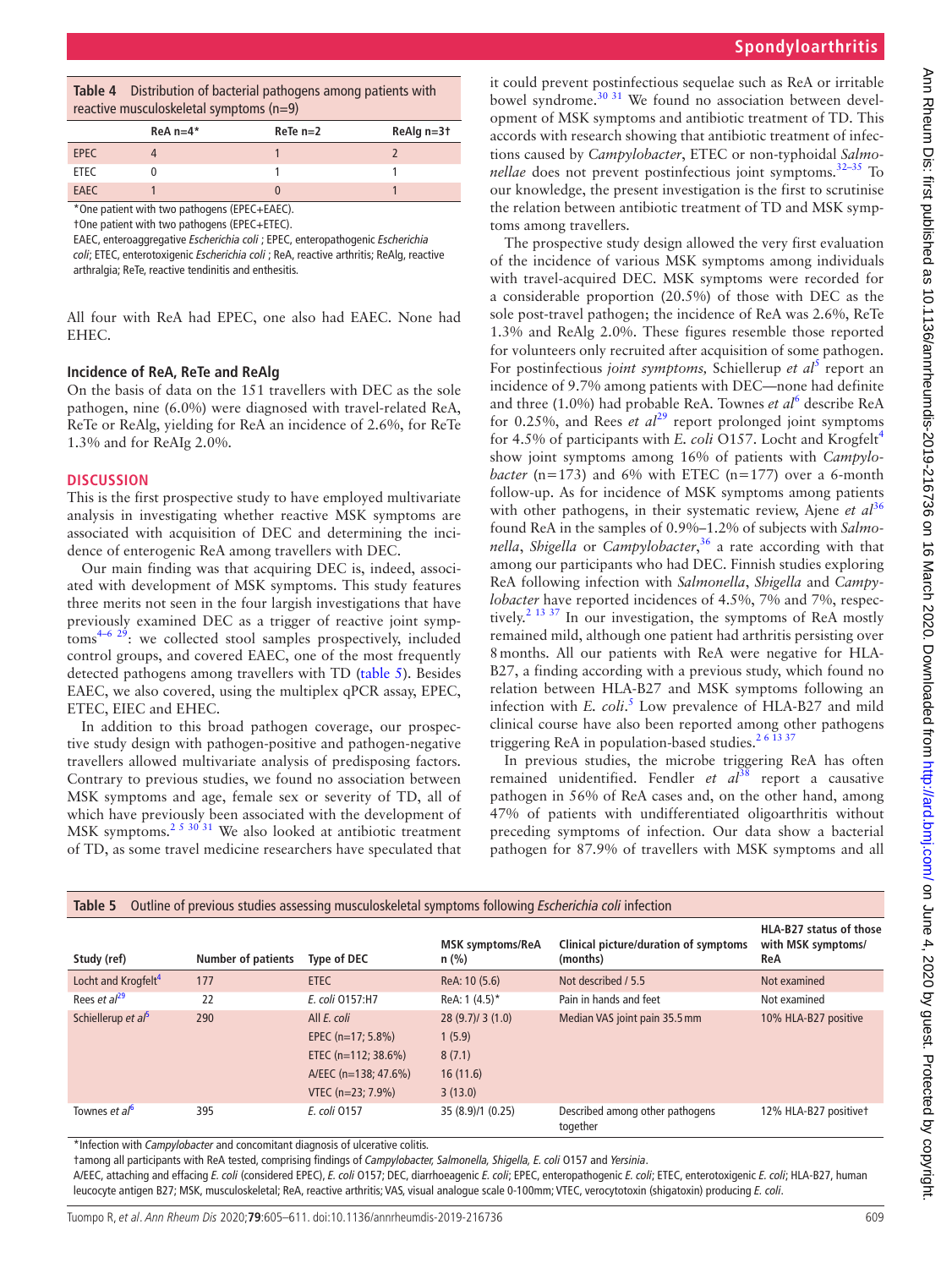## **Spondyloarthritis**

of those with ReA. Interestingly, the development of MSK symptoms was not related to the severity of TD but, by contrast, those with MSK symptoms or ReA reported mostly mild or moderate TD. The pathogens were identified only because of participation in this study; travellers mostly do not seek medical care for mild TD symptoms.<sup>26</sup> Furthermore, with the exception of EHEC, traditional stool diagnostics fails to detect species of DEC, and therefore, the pathogens would have remained unidentified in laboratories not using qPCR assays with a broad pathogen coverage.<sup>9</sup> 20 25

In our data, EPEC was the pathogen most frequently detected among those with new MSK symptoms (77.8%) and ReA (100%). Its role in adult TD has remained disputable,  $91121$  yet for this study population, we have previously reported EPEC more frequently among those with than those without TD.<sup>[11](#page-5-10)</sup> Despite the considerable prevalence of EAEC among travellers with TD, it has not been covered in the previous studies reporting association between various DEC and ReA or other postinfectious joint symptoms [\(table](#page-4-1) 5). We show EAEC for 55.3% (21/38) of the participants with MSK symptoms versus 44.6% (83/186) without them ([table](#page-2-0) 1), and for 25.0% (1/4) with ReA versus 20.0% (1/5) with ReTe and ReAlg ([table](#page-4-0) 4). ETEC deserves special attention, since it is often considered to cause more severe TD than the other DEC.<sup>[7](#page-5-1)</sup> It was detected in the specimens of 21.1% of the participants with MSK symptoms and none of those with ReA.

#### **Limitations and strengths**

First, as we could not collect stool samples while abroad, the primary TD pathogen may in some cases have already disappeared before sampling. Second, our data may slightly overestimate the incidence of MSK symptoms, since those with symptoms after travel may have been more eager to return the follow-up questionnaire. Third, the time period between primary pathogen acquisition and clinical examination was rather long. Naturally, our lengthy follow-up also enabled us to evaluate the patients' recovery. However, we may have missed some ReA cases where the joint symptoms appeared later than 3weeks after travel.

The main merits of our investigation are its prospective design and multiplex qPCR method with a wide coverage of pathogens. They allowed us to compare symptomatic versus asymptomatic participants with and without DEC, to look for an association between MSK symptoms and travel-acquired DEC and estimate the incidence of MSK symptoms. Furthermore, data on antibiotic use afforded a rare opportunity to estimate whether antibiotic treatment of TD could prevent MSK symptoms.

#### **Conclusion**

This was the first prospective study to explore whether travelacquired DEC are associated with reactive MSK symptoms and to provide incidences for such development. Multivariate analysis showed acquisition of DEC to be connected with risk of developing MSK symptoms yet the risk did not depend on severity of TD symptoms. The incidence of ReA proved fairly low and the course mild; no association was seen with HLA-B27. Further investigations are needed to confirm whether ReA triggered by DEC remains milder than that caused by the conventionally known bacteria. Antibiotic treatment of TD did not prevent post-travel MSK symptoms.

**Acknowledgements** We wish to express our debt of gratitude to the late Dr Jukka Riutta for recruiting the volunteers. We would also like to thank the nurses at the Travel Clinic of Aava Medical Centre for help, and the personnel of Helsinki University Hospital Laboratory (HUSLAB) for assistance with the stool specimens.

**Contributors** Study concept and design: AK and JK; acquisition of data: RT, SHP, JK and AK; analysis and interpretation of results: RT, TL and AK; drafting of manuscript: RT, TL and AK; statistical analysis: TL; critical comments: TH, SHP and ML-R; final approval of version published: all authors.

**Funding** The work was supported by the Finnish Governmental Subsidy for Health Science Research, the SSAC Foundation, the Paulo Foundation, the Sigrid Jusélius Foundation, the Finnish Cultural Foundation and the Finnish Society for Rheumatology.

**Disclaimer** The funding sources had no involvement in study design, data collection, analysis, interpretation of data, writing of report, and decision to submit the article for publication.

**Competing interests** AK has received honorary for lectures (Valneva and Immuron) and investigator-initiated grants (Pfizer and Valneva), none of these relevant to the current manuscript. JK is an employee of Mobidiag developing diagnostics test for infectious diseases. No commercial tests, however, are used in the study.

**Patient and public involvement** Patients and/or the public were not involved in the design, or conduct, or reporting, or dissemination plans of this research.

**Patient consent for publication** Not required.

**Ethics approval** The study protocol was approved by the Ethics Committee of Helsinki University Hospital.

**Provenance and peer review** Not commissioned; externally peer reviewed.

**Data availability statement** All data relevant to the study are included in the article or uploaded as supplementary information. Any other data are available from the corresponding author.

**Open access** This is an open access article distributed in accordance with the Creative Commons Attribution Non Commercial (CC BY-NC 4.0) license, which permits others to distribute, remix, adapt, build upon this work non-commercially, and license their derivative works on different terms, provided the original work is properly cited, appropriate credit is given, any changes made indicated, and the use is non-commercial. See: [http://creativecommons.org/licenses/by-nc/4.0/.](http://creativecommons.org/licenses/by-nc/4.0/)

#### **ORCID iD**

Riitta Tuompo<http://orcid.org/0000-0003-2559-5904>

#### **References**

- <span id="page-5-0"></span>1 Hannu T. Reactive arthritis. [Best Pract Res Clin Rheumatol](http://dx.doi.org/10.1016/j.berh.2011.01.018) 2011;25:347-57.
- <span id="page-5-13"></span>2 Hannu T, Mattila L, Rautelin H, et al. Campylobacter-triggered reactive arthritis: a population-based study. [Rheumatology](http://dx.doi.org/10.1093/rheumatology/41.3.312) 2002;41:312-8.
- <span id="page-5-8"></span>3 Laasila K, Leirisalo-Repo M. Recurrent reactive arthritis associated with urinary tract infection by Escherichia coli. [J Rheumatol](http://www.ncbi.nlm.nih.gov/pubmed/10529156) 1999;26:2277–9.
- <span id="page-5-9"></span>4 Locht H, Krogfelt KA. Comparison of rheumatological and gastrointestinal symptoms after infection with Campylobacter jejuni/coli and enterotoxigenic Escherichia coli. [Ann Rheum Dis](http://dx.doi.org/10.1136/ard.61.5.448) 2002;61:448–52.
- <span id="page-5-11"></span>5 Schiellerup P, Krogfelt KA, Locht H. A comparison of self-reported joint symptoms following infection with different enteric pathogens: effect of HLA-B27. [J Rheumatol](http://www.ncbi.nlm.nih.gov/pubmed/18203313) 2008;35:480–7.
- <span id="page-5-12"></span>6 Townes JM, Deodhar AA, Laine ES, et al. Reactive arthritis following culture-confirmed infections with bacterial enteric pathogens in Minnesota and Oregon: a populationbased study. [Ann Rheum Dis](http://dx.doi.org/10.1136/ard.2007.083451) 2008;67:1689–96.
- <span id="page-5-1"></span>7 Steffen R, Hill DR, DuPont HL. Traveler's diarrhea: a clinical review. [JAMA](http://dx.doi.org/10.1001/jama.2014.17006) 2015;313:71–80.
- <span id="page-5-2"></span>8 Jiang Z-D, Dupont HL, Brown EL, et al. Microbial etiology of travelers' diarrhea in Mexico, Guatemala, and India: importance of enterotoxigenic Bacteroides fragilis and Arcobacter species. [J Clin Microbiol](http://dx.doi.org/10.1128/JCM.01709-09) 2010;48:1417–9.
- <span id="page-5-7"></span>9 Lertsethtakarn P, Silapong S, Sakpaisal P, et al. Travelers' diarrhea in Thailand: a quantitative analysis using TaqMan® array card. [Clin Infect Dis](http://dx.doi.org/10.1093/cid/ciy040) 2018;67:120-7.
- 10 Paschke C, Apelt N, Fleischmann E, et al. Controlled study on enteropathogens in travellers returning from the tropics with and without diarrhoea. [Clin Microbiol Infect](http://dx.doi.org/10.1111/j.1469-0691.2010.03414.x) 2011;17:1194–200.
- <span id="page-5-10"></span>11 Lääveri T, Antikainen J, Pakkanen SH, et al. Prospective study of pathogens in asymptomatic travellers and those with diarrhoea: aetiological agents revisited. Clin [Microbiol Infect](http://dx.doi.org/10.1016/j.cmi.2016.02.011) 2016;22:535–41.
- <span id="page-5-3"></span>12 Croxen MA, Law RJ, Scholz R, et al. Recent advances in understanding enteric pathogenic Escherichia coli. [Clin Microbiol Rev](http://dx.doi.org/10.1128/CMR.00022-13) 2013;26:822-80.
- <span id="page-5-4"></span>13 Hannu T, Mattila L, Siitonen A, et al. Reactive arthritis attributable to Shigella infection: a clinical and epidemiological nationwide study. [Ann Rheum Dis](http://dx.doi.org/10.1136/ard.2004.027524) 2005;64:594–8.
- <span id="page-5-5"></span>14 Mielants H, Veys EM, Cuvelier C, et al. Ileocolonoscopic findings in seronegative spondylarthropathies. [Br J Rheumatol](http://dx.doi.org/10.1093/rheumatology/XXVII.suppl_2.95) 1988;27 Suppl 2:95-105.
- <span id="page-5-6"></span>15 Nissilä M, Lahesmaa R, Leirisalo-Repo M, et al. Antibodies to Klebsiella pneumoniae, Escherichia coli, and Proteus mirabilis in ankylosing spondylitis: effect of sulfasalazine treatment. *[J Rheumatol](http://www.ncbi.nlm.nih.gov/pubmed/7869314)* 1994;21:2082-7.